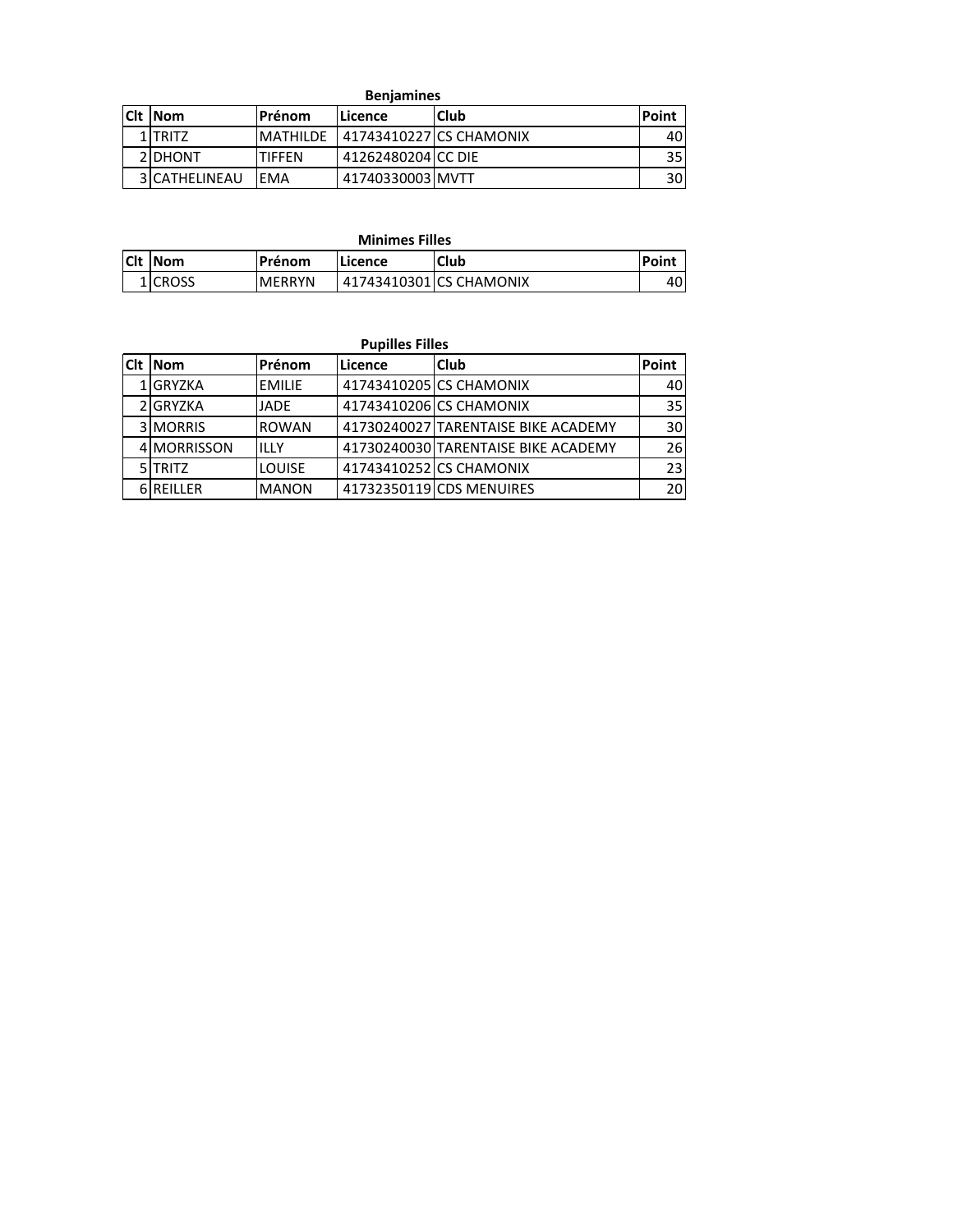|       | <b>Classement benjamins</b> |                 |                        |                                       |                |  |  |  |
|-------|-----------------------------|-----------------|------------------------|---------------------------------------|----------------|--|--|--|
| Clt I | <b>Nom</b>                  | Prénom          | Licence                | <b>Club</b>                           | <b>Points</b>  |  |  |  |
|       | 1 BERNARD LIEVENS           | <b>MAIKO</b>    |                        | 41740260004 TEAM VTT PIRATES MT BLANC | 40             |  |  |  |
|       | 2 CHOVIN                    | <b>GUERLAIN</b> |                        | 41421060098 FOUILLOUSE BICROSS        | 35             |  |  |  |
|       | 3 CROSS                     | <b>ROWAN</b>    |                        | 41743410285 CS CHAMONIX               | 30             |  |  |  |
|       | 4 KELLER                    | <b>MILAN</b>    |                        | 41743410139 CS CHAMONIX               | 26             |  |  |  |
|       | <b>SIESTELLE GEORGET</b>    | <b>LIAM</b>     | 41262480268 CC DIE     |                                       | 23             |  |  |  |
|       | 6BERGER                     | <b>SACHA</b>    |                        | 41421100096 BMX MARCELLINOIS          | 20             |  |  |  |
|       | 7 MOIROUD                   | YOANN           |                        | 41690020052 ECM LA MUROISE            | 18             |  |  |  |
|       | 8 MORRIS                    | <b>ADDIE</b>    |                        | 41730240026 TARENTAISE BIKE ACADEMY   | 16             |  |  |  |
|       | 9DEHAEMERS                  | <b>ALOIS</b>    |                        | 41743120051 CRAN GEVRIER              | 14             |  |  |  |
|       | 10 OBERDORFF                | <b>ANATOLE</b>  |                        | 41010090422 VC AMBERIEU               | 12             |  |  |  |
|       | 11 COUTTET                  | <b>ELNO</b>     |                        | 41743410144 CS CHAMONIX               | 10             |  |  |  |
|       | 12 BONHOMME                 | TONY            |                        | 41743120124 CRAN GEVRIER              | 9              |  |  |  |
|       | 13 ROCHET                   | <b>MALO</b>     |                        | 41733100046 BMX MONTMELIAN            | $\overline{8}$ |  |  |  |
|       | 14 DUFOUR                   | <b>JUSTIN</b>   | 41431290161 VC VELAY   |                                       | $\overline{7}$ |  |  |  |
|       | 15 VILLARD                  | <b>TIMO</b>     |                        | 41732350092 CDS MENUIRES              | 6              |  |  |  |
|       | 16 COMTE                    | <b>LYAM</b>     | 41740330002 MVTT       |                                       | 5              |  |  |  |
|       | 17 REY MILLET               | <b>ANTOINE</b>  | 41743120438 EPAGNY VTT |                                       | 4              |  |  |  |
|       | 18 CHAPUIS                  | THIBAUD         |                        | 41732350093 CDS MENUIRES              | 3              |  |  |  |
|       | 19 MIEGE                    | <b>MAXIME</b>   |                        | 41730230020 BAUGES BIKE ACADEMY       | $\overline{2}$ |  |  |  |
|       | 20 CATHELINEAU              | <b>MATHIS</b>   | 41740330004 MVTT       |                                       | $\mathbf{1}$   |  |  |  |
|       | 21 MARCHANDISE MUKHIYA      | SAMUEL          | 41740330013 MVTT       |                                       | $\mathbf 0$    |  |  |  |
|       | 22 MICHEL JACQUARD          | <b>MATTEO</b>   | 41740330010 MVTT       |                                       | $\mathbf 0$    |  |  |  |
|       | 23 CHANUT                   | <b>YLIES</b>    |                        | 41260900230 UC MONTMEYRAN VALENCE     | $\mathbf 0$    |  |  |  |
|       | 24 ALTHUSER                 | PAUL            |                        | 41380080180 VOIRON VOREPPE            | $\mathbf 0$    |  |  |  |
|       | 25 HUAT                     | <b>ISAAC</b>    |                        | 41730230011 BAUGES MONTAGNES SPORT    | $\overline{0}$ |  |  |  |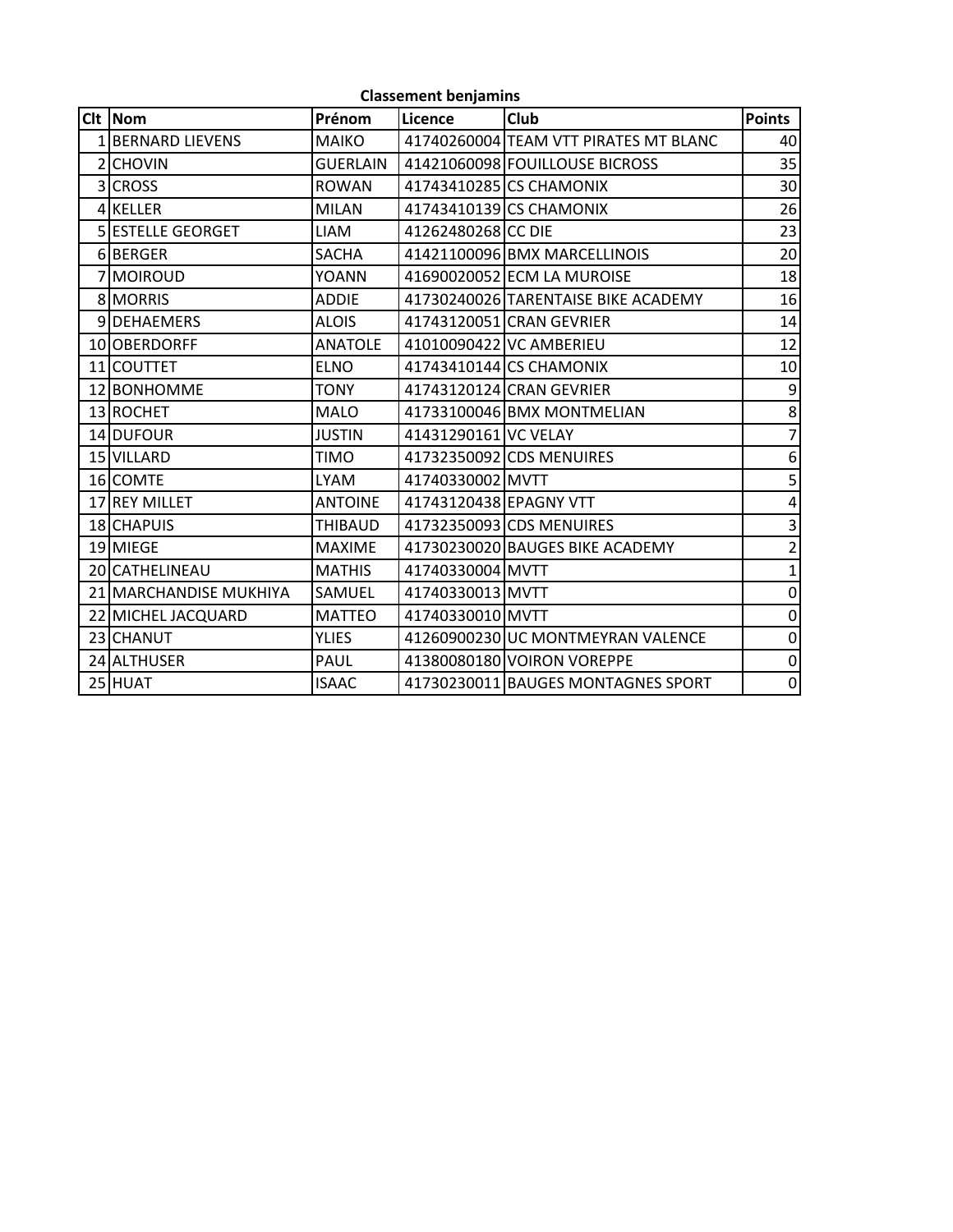| <b>Classement minimes</b> |                 |                |                         |                            |               |  |  |
|---------------------------|-----------------|----------------|-------------------------|----------------------------|---------------|--|--|
| Clt                       | <b>Nom</b>      | Prénom         | Catégorie               | Club                       | <b>Points</b> |  |  |
| $\mathbf{1}$              | <b>BERHAULT</b> | <b>THOMA</b>   |                         | 42381550007 VERCORS VTT    | 40            |  |  |
| $\mathcal{P}$             | <b>GOYFFON</b>  | TOM            |                         | 41690020158 ECM LA MUROISE | 35            |  |  |
|                           | 3 DUBOIS        | <b>CLEMENT</b> | 41740090439 AC CUSSET   |                            | 30            |  |  |
|                           | 4 CELLE         | <b>MAXENCE</b> |                         | 41010090181 VC AMBERIEU    | 26            |  |  |
|                           | 5 DESMET        | <b>KOJIRO</b>  |                         | 41743410082 CS CHAMONIX    | 23            |  |  |
|                           | 6 FOUCAULT      | <b>MAE</b>     | 41742830058 RVTT        |                            | 20            |  |  |
|                           | 7 TECHER        | <b>LEO</b>     | 41742830135 RVTT        |                            | 18            |  |  |
|                           | 8 BURNET        | THEO           |                         | 41741810070 VTT PAYS GAVOT | 16            |  |  |
|                           | 9 BAUJARD       | <b>AMAURY</b>  |                         | 41690020126 ECM LA MUROISE | 14            |  |  |
|                           | 10 RAINBIRD     | <b>XAVIER</b>  |                         | 41743410105 CS CHAMONIX    | 12            |  |  |
|                           | 11 FALQUET      | <b>MYLANN</b>  |                         | 41733100514 BMX MONTMELIAN | 10            |  |  |
| 121                       | <b>GRYZKA</b>   | <b>TOM</b>     |                         | 41743410239 CS CHAMONIX    | 9             |  |  |
|                           | 13 CADOUX       | <b>NOLAN</b>   | 41732660034 CLIC VTT    |                            | 8             |  |  |
|                           | 14 RICHARD      | <b>CLEMENT</b> | 41732660090 CLIC VTT    |                            | 7             |  |  |
|                           | 15 BLANCHET     | <b>KENZO</b>   | 41261800193 ARDBIKE VTT |                            | 6             |  |  |